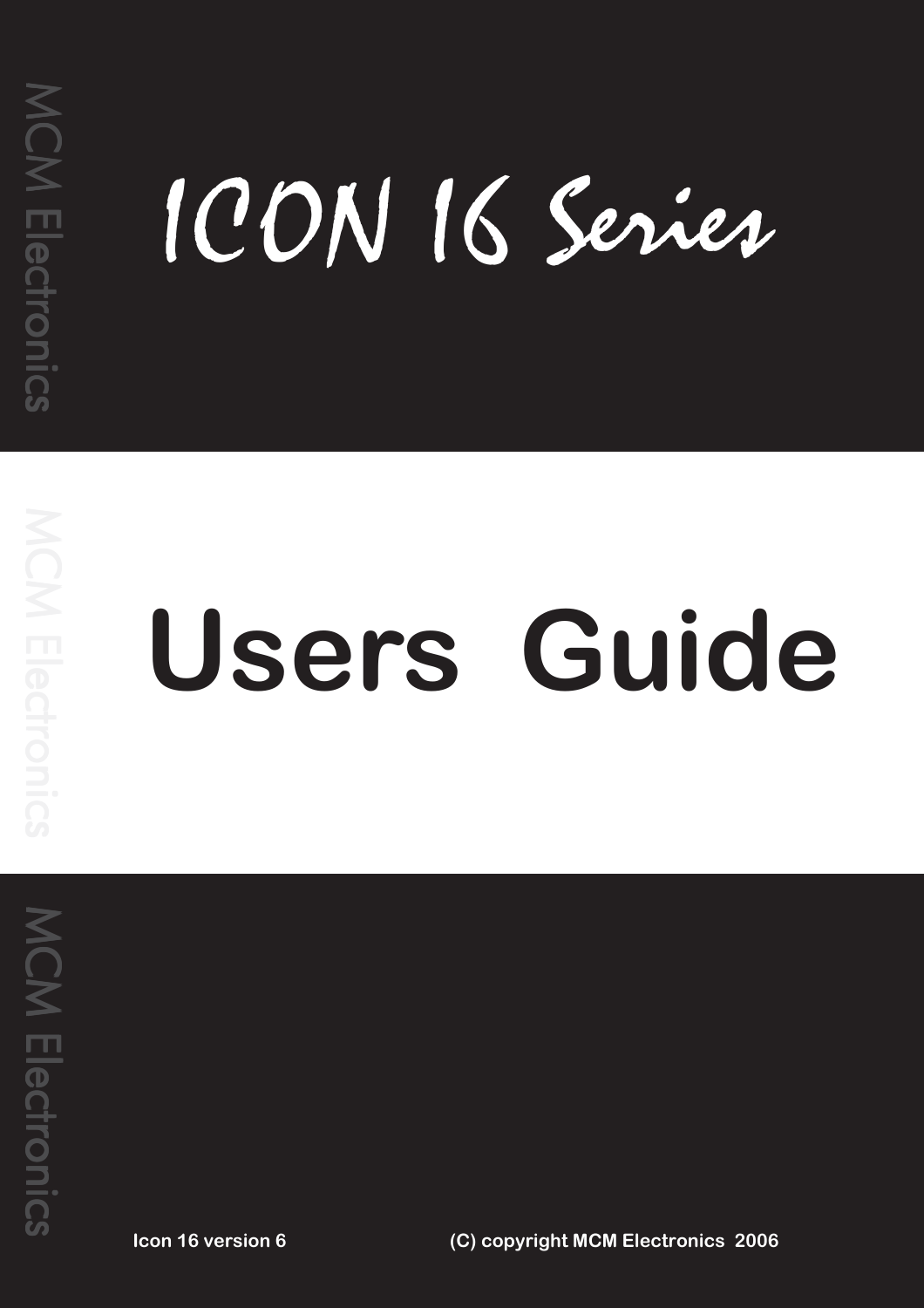# **Contents**

| $Contents$ $2$                                     |  |
|----------------------------------------------------|--|
| Terms you need to Know - 3                         |  |
| Keypad Indicators - 4                              |  |
| Keypad Keys – 5                                    |  |
| Arming an Area with a User code - 6                |  |
| Disarming an Area with a User Code - 7             |  |
| Isolating a Section <u>example and a section</u> 8 |  |
|                                                    |  |
| Master Code - Programming - 10                     |  |
| Test Functions —————————————————11                 |  |
| Clock Functions ————————————————12                 |  |
|                                                    |  |
| Section List 2008 2014                             |  |
| Important Information – 16                         |  |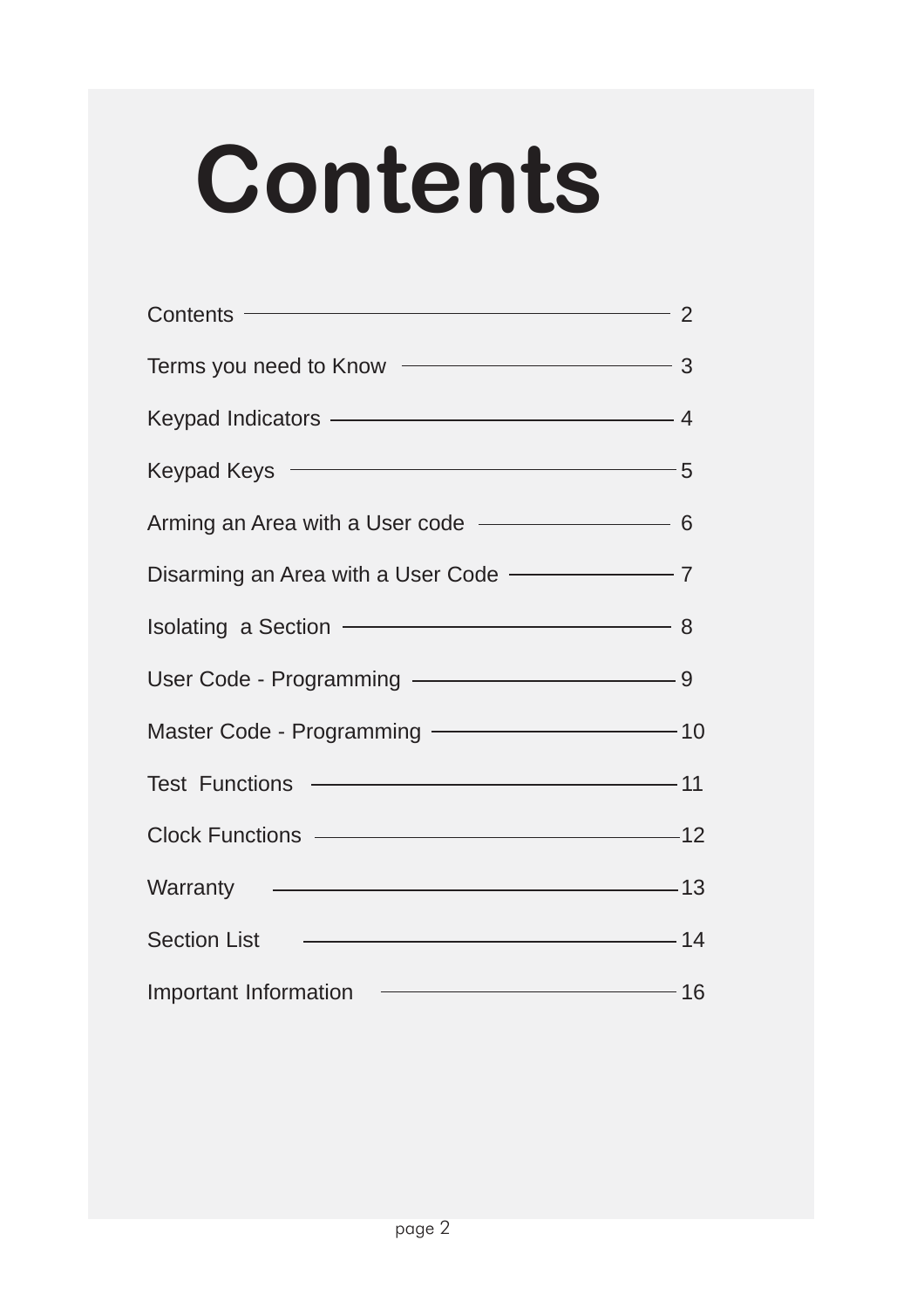# Terms .....you may need to know

| <b>Alarm</b>           |                          | The state of a security system when an armed<br>sensor has been activated.                                        |  |
|------------------------|--------------------------|-------------------------------------------------------------------------------------------------------------------|--|
| Area                   |                          | A group of sections that may be independantly<br>armed and disarmed. A security system may have<br>several areas. |  |
| Area Off               |                          | All sections that are programmed for that Area are<br>Disarmed, except sections programmed for 24 Hour<br>mode.   |  |
| Area On                |                          | All sections that are programmed for that Area are<br>Armed except a section which is isolated.                   |  |
| Arming                 |                          | To place a section or panel ready to accept an alarm.                                                             |  |
| <b>Central Station</b> |                          | A place where alarms are received and appropriate<br>action taken in response to the alarm.                       |  |
| <b>Door Contact</b>    | $\overline{\phantom{m}}$ | A sensor which detects the opening of a door.                                                                     |  |
| <b>Entry Timer</b>     |                          | A timer that is used to delay the activation of an alarm                                                          |  |
| <b>Exit Timer</b>      |                          | A timer used to delay the arming of an Exit / Entry section.                                                      |  |
| Isolate                |                          | To inhibit or bypass one or more sections from arming.                                                            |  |
| Passive InfraRed -     |                          | A sensor which detects movement by sensing sudden<br>changes in Infra Red temperature e.g. Body Heat              |  |
| <b>Plug Pack</b>       |                          | A transformer which converts the 240 VAC Mains Power<br>to 16 VAC to run the Security System.                     |  |
| Sealed                 |                          | When a section is Armed and has not been<br>activated.                                                            |  |
| <b>Silent Section</b>  |                          | A section may be programmed to be silent.<br>i.e. does not trigger the siren or strobe in alarm.                  |  |
| <b>Siren Timer</b>     |                          | A timer used to limit the running time of the siren.                                                              |  |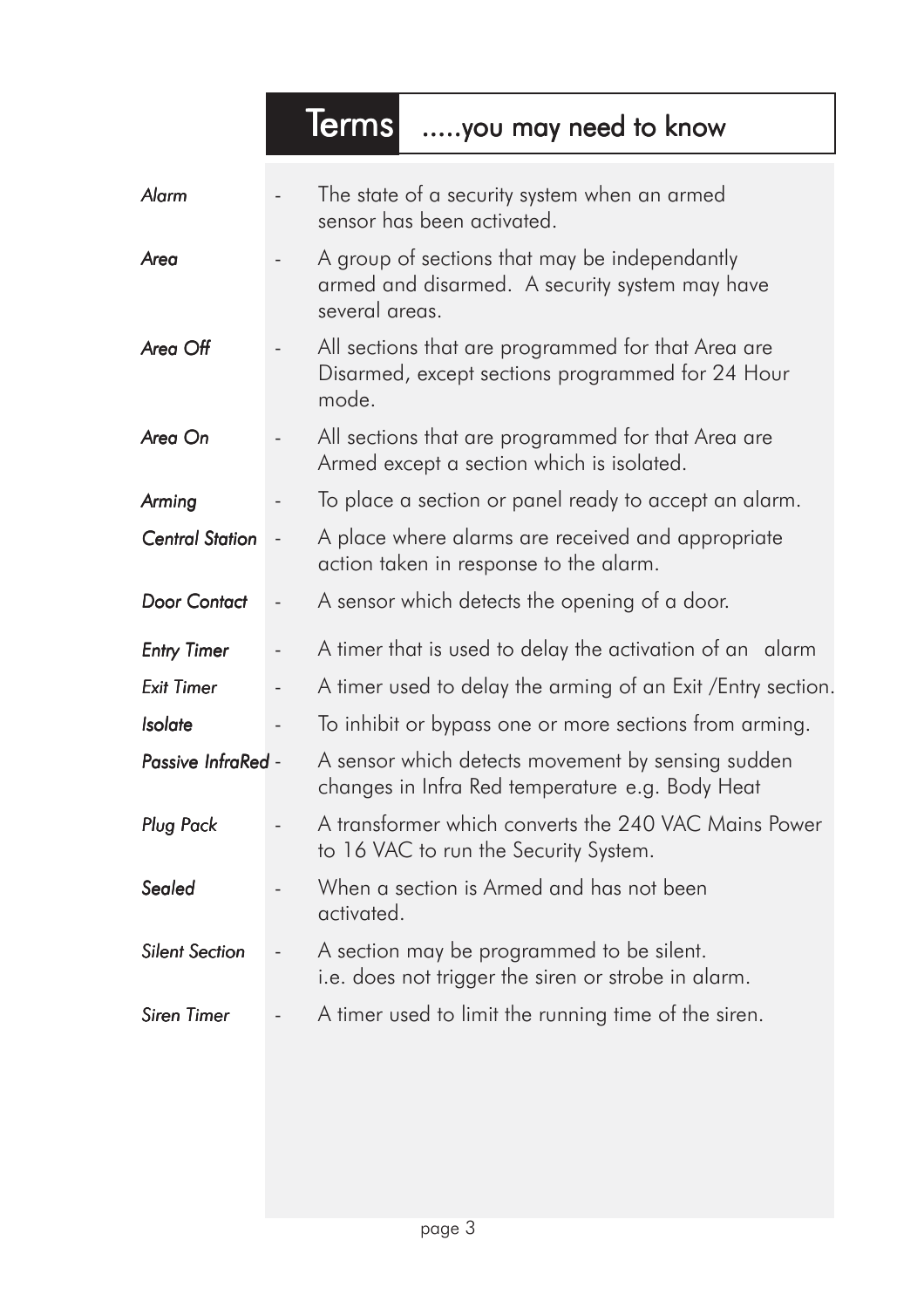# Keypad Indicators

**Section Lights Section**  There are up to 48 section lights on the keypad.

When the Area is in the  $OFF$  mode, the sections for that area are not armed (except for 24 hour sections) and the Section Lights indicate the condition of the sensor. When the Section Light is ON, the sensor is activated e.g. door contact detecting door open or motion detector sensing movement. When the Section Light is OFF the sensor is not activated.

When the Area is in the **ON** mode, the sections for that area are armed. If the section light is Flashing the sensor is activated and triggers the siren and strobe light (unless programmed to be silent). This alarm is transmitted to the Central Station. When the light is out the section is not activated.

When the Area has been Armed, an exit timer starts and holds the sections that have been programmed for Exit delay disarmed. This allows the user to exit the premises without activating the alarm.

When the Area is armed, and the Exit timer has finished, Entry into the premises can be made via a section that has Entry delay. This will start the Entry delay. If the Area is disarmed before the Entry Delay Timer expires, there will be no alarm.

## **Program Light -** When fitted, this Light will be ON when a Master code is entered and the user codes are being viewed or changed. Program Light is also On when a user code is in Isolate or Test modes.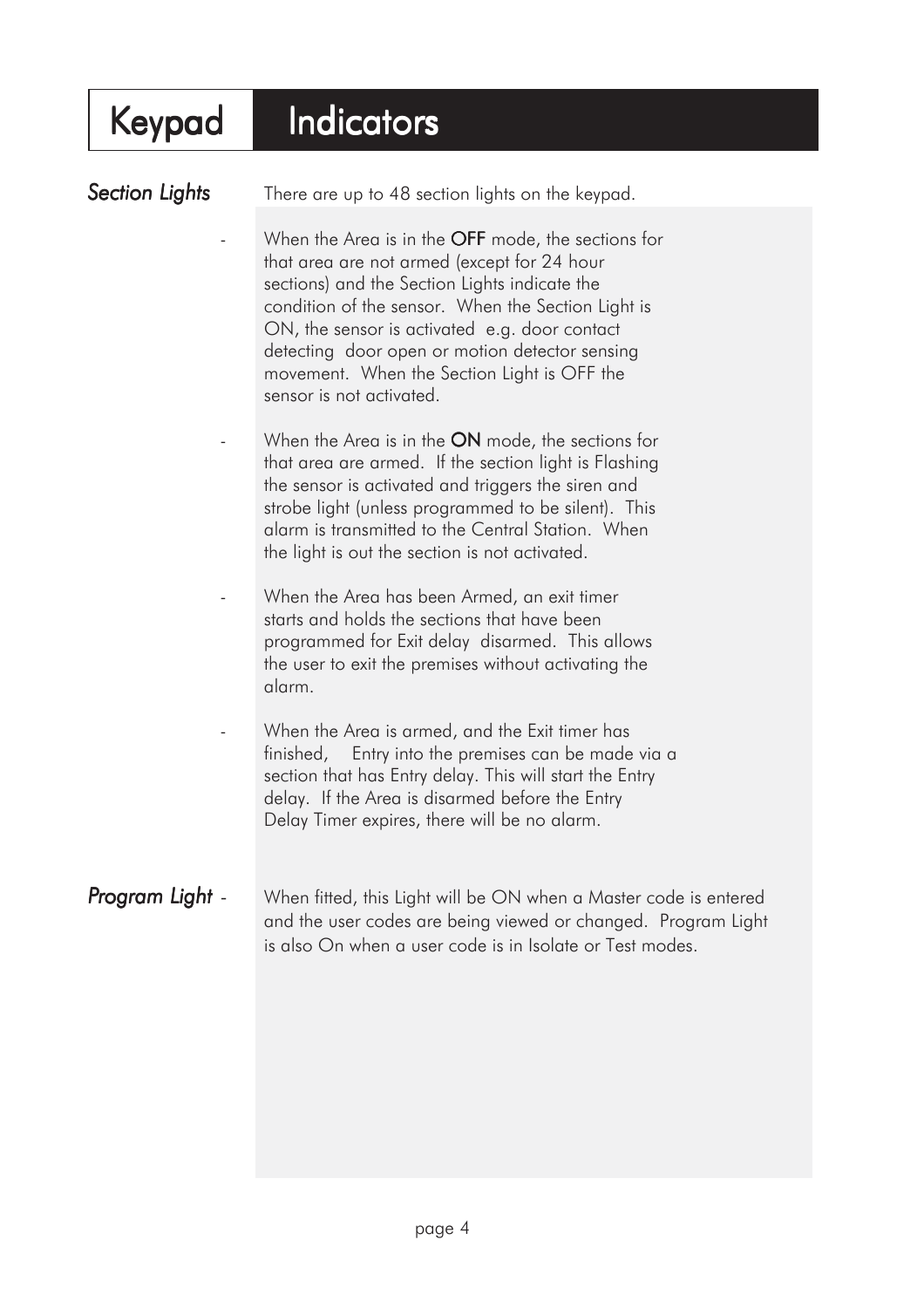| Keypad      | Indicators<br>$\overline{\ldots}$ .cont'd                                                                                                                                                                                                                                                                       |
|-------------|-----------------------------------------------------------------------------------------------------------------------------------------------------------------------------------------------------------------------------------------------------------------------------------------------------------------|
| Power Light | This light is normally ON. This indicates that the Plug Pack power<br>and backup battery are normal.<br>When the mains has failed the power light will single flash.<br>When the battery is low in voltage, the power light will double flash.<br>Fast flash while in Program mode.<br>$\overline{\phantom{m}}$ |
| Area        | ON when the Area is armed.<br>Single flash when the Area is armed and the Exit timer is running.<br>Double flash when a section in Alarm for that Area or the Entry<br>timer is running.<br>OFF indicates Area is not Armed.                                                                                    |

# Keypad Keys

| $0 - 9$ Keys       | Used to enter numeric Codes or select Functions.                                                                                                        |  |
|--------------------|---------------------------------------------------------------------------------------------------------------------------------------------------------|--|
| <b>Test Key</b>    | Used when a valid User Code has been entered to enter<br>Test mode.                                                                                     |  |
| <b>Isolate Key</b> | Used when a valid User Code has been entered to Isolate a section,<br>while Arming the System.                                                          |  |
| <b>Partial Key</b> | Used when a valid User Code has been entered to select which Area<br>is to be armed or disarmed                                                         |  |
| Off Key            | Used when a valid User Code has been entered to Disarm all<br>areas assigned to that user code.                                                         |  |
| On Key             | Used when a valid User Code has been entered to Arm the Area or<br>Areas assigned to that user code. Also used by the Master code holder<br>to program. |  |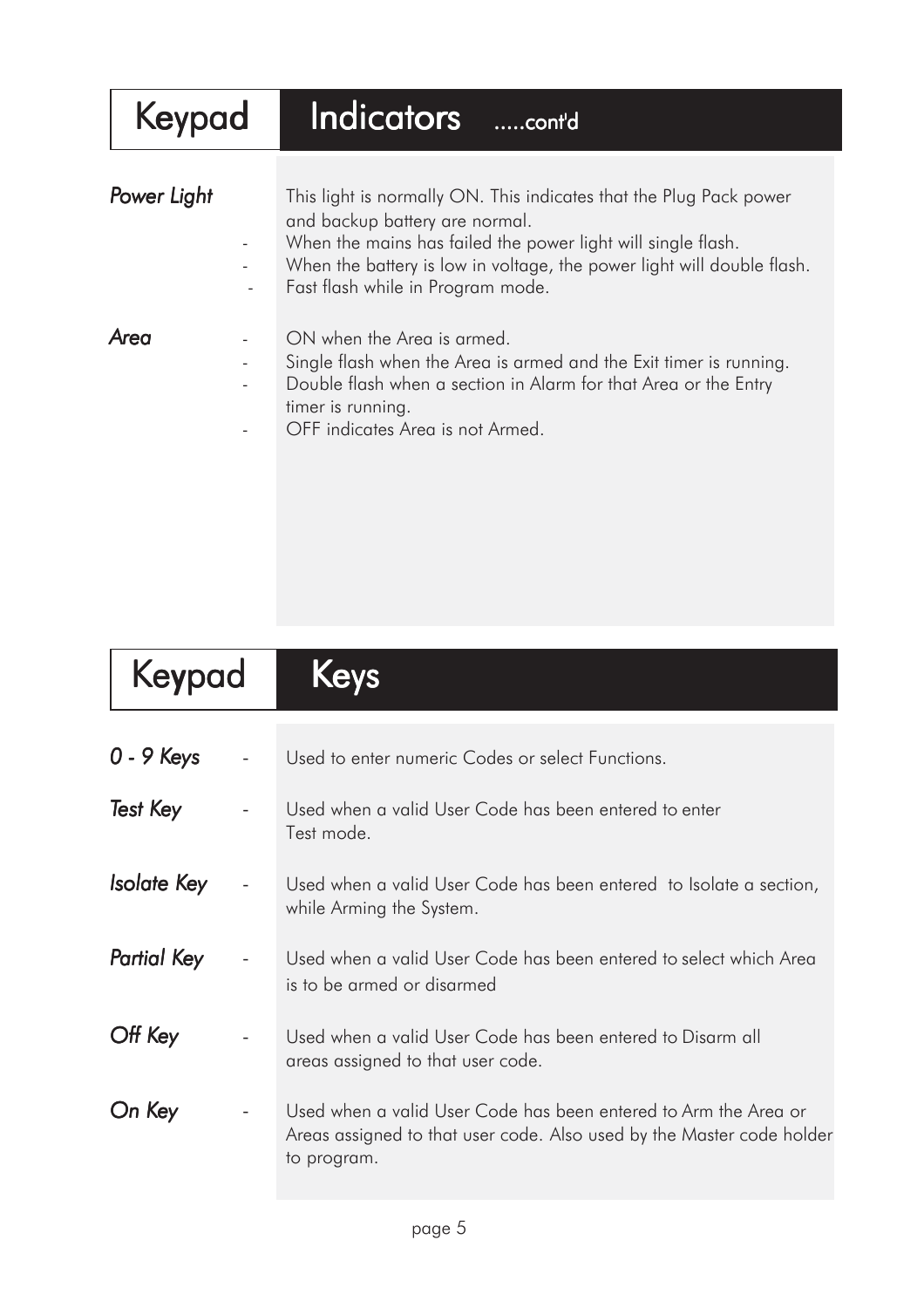# **Arming** Areas with a **User Code**

### Notes:

- 1. User codes may be allocated to control any combination of Areas and can only Arm and Disarm these preprogrammed Areas.
- 2. An Area will not Arm unless all section lights in the Area are out or the section is Isolated.
- 3. If a Section is already Isolated before Arming, it will remain Isolated until the Area is Disarmed.
- 4. Power light should be ON and not flashing. (Unless Partial or Isolate keys have been pressed.)
- 5. Any section may be programmed to have Exit Time. The Exit Timer starts as soon as the Area is Armed and the Area light starts flashing. The beeper beeps while the Exit timer is running.
- 6. Exit only via programmed Exit/Entry sections in the area that is being Armed.
- 7. If the Exit / Entry sections are not sealed when the exit timer expires then the siren will give a 2 second warning and the entry timer is started. If the area is not turned OFF before the entry time expires a full siren / strobe and alarm transmission to the Central Station will occur.
- 8. When a user code is entered, all the Areas that the code is permitted to control are selected for arming. To limit which areas are selected, the Part or Partial key may be pressed. Specific Areas may then be selected for Arming.
- 9. When Partial Area arming is selected, the area indicators will be ON if the Area is Armed, OFF if the Area is not Armed or flashing if it is selected for partial Area Arming.



Example shows a User Code 1 2 3 4

Example shows a User Code 1 2 3 4 selecting partial to arm areas 4 and 5.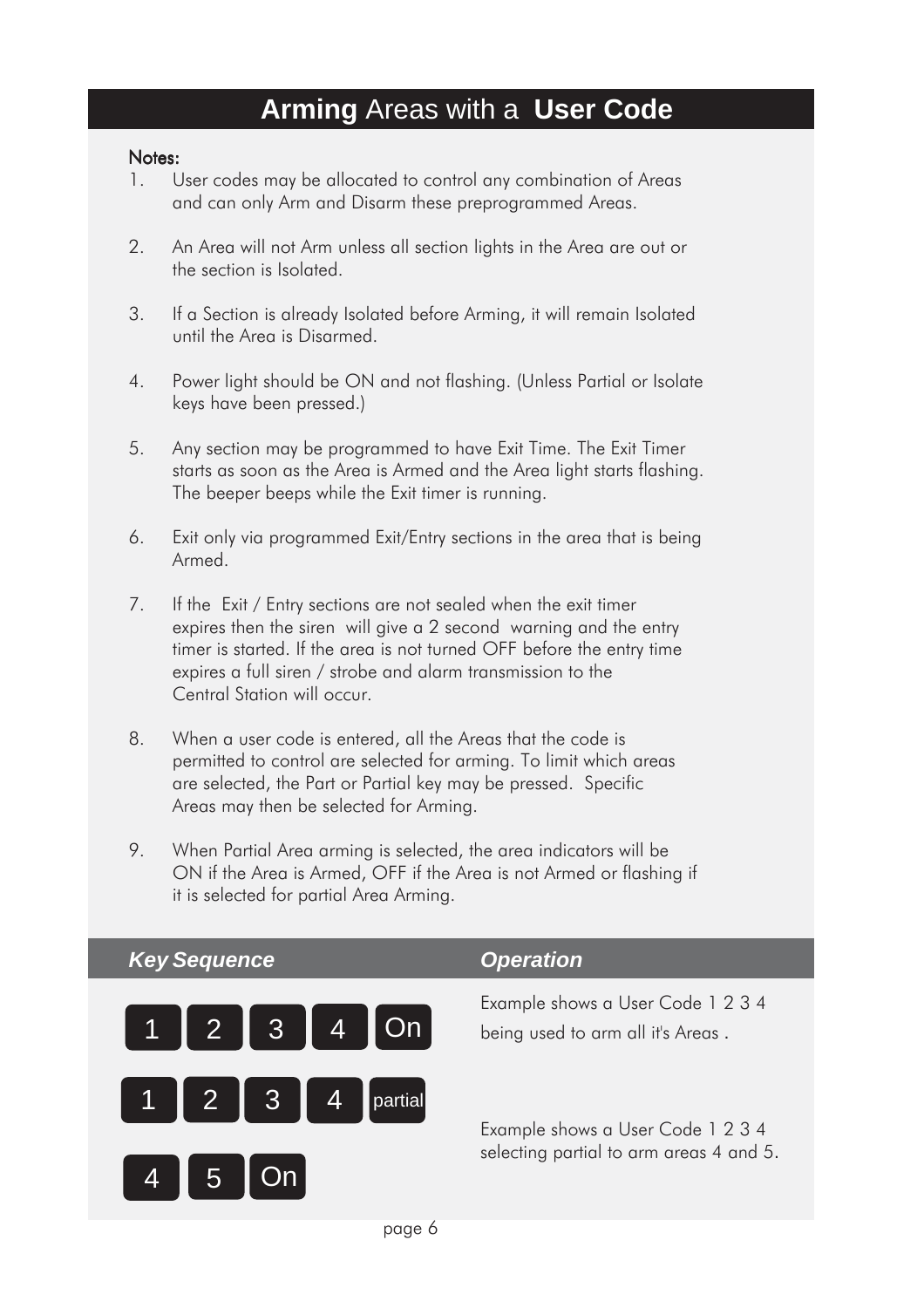# **Disarming** Areas with a **User Code**

- 1. User codes can be allocated to control any combination of Areas and can only Arm and Disarm these preprogrammed Areas.
- 2. This key sequence also acknowledges or silences the siren / strobe if an alarm is activated.
- 3. When a user code is entered, all the areas that the code is permitted to control are selected for disarming. To limit which areas are selected, the partial key may be pressed then specific Areas may be selected for Disarming.
- 4. All non 24 hour sections that are isolated will be De-Isolated when an area is disarmed.

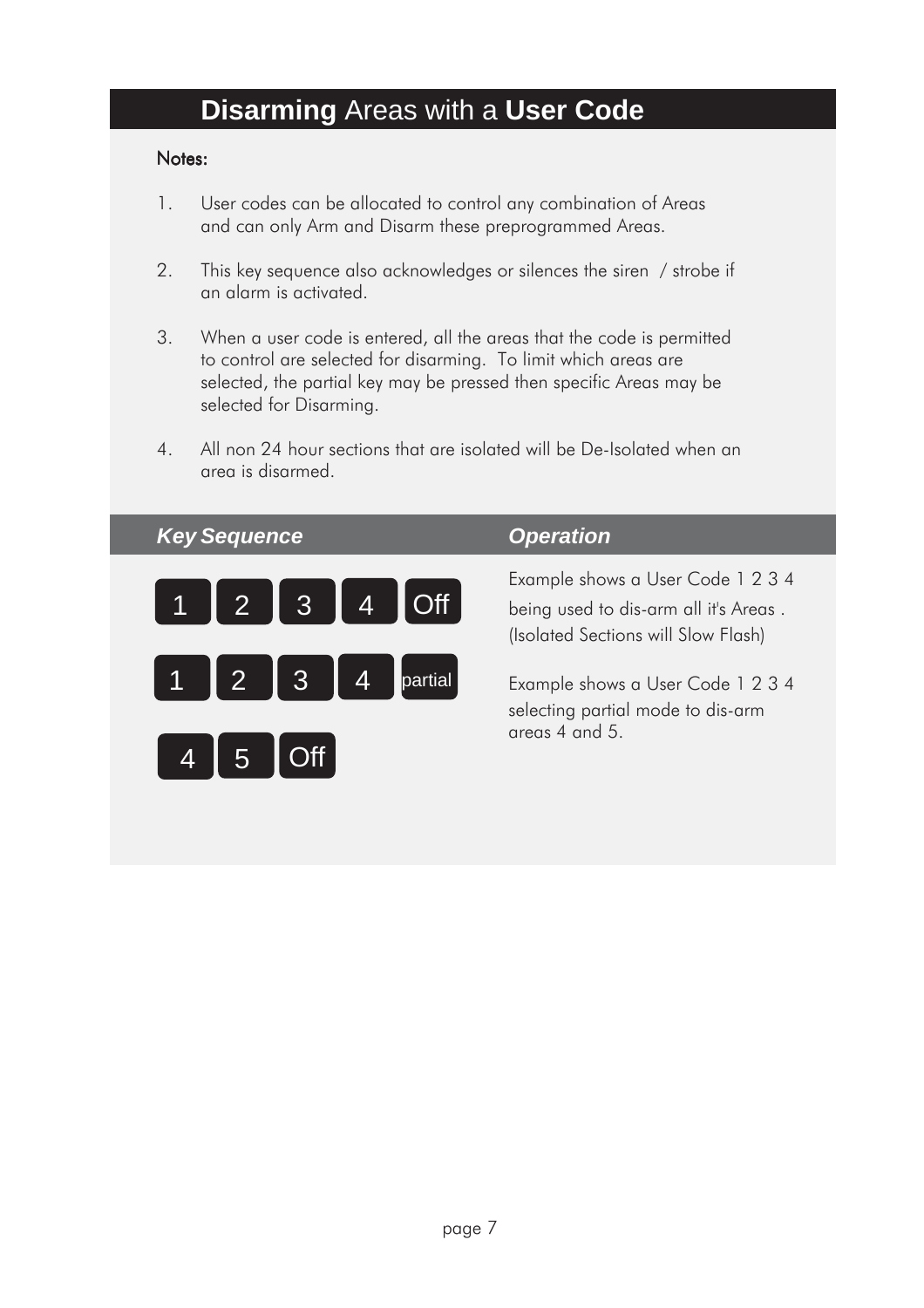# **Isolating** a **Section**

- 1. When a valid user code has been entered and the isolate key has been pressed, all isolated sections will be Slow Flashing. Any section may be Selected or De - Selected and only sections that are Slow Flashing will be isolated when the Area is On.
- 2. An Area may be armed or disarmed with sections Isolated. Only sections that are allocated to the Area being armed may be isolated. Any other section that has been selected for isolation will be ignored.
- 3. If disarming an area then only 24 hour sections may be isolated.
- 4. When entering section numbers a two digit number must be used.
- 5. Only valid section numbers may be entered.
- 6. Non 24 hour sections are automatically de-isolated when the Area is turned OFF.

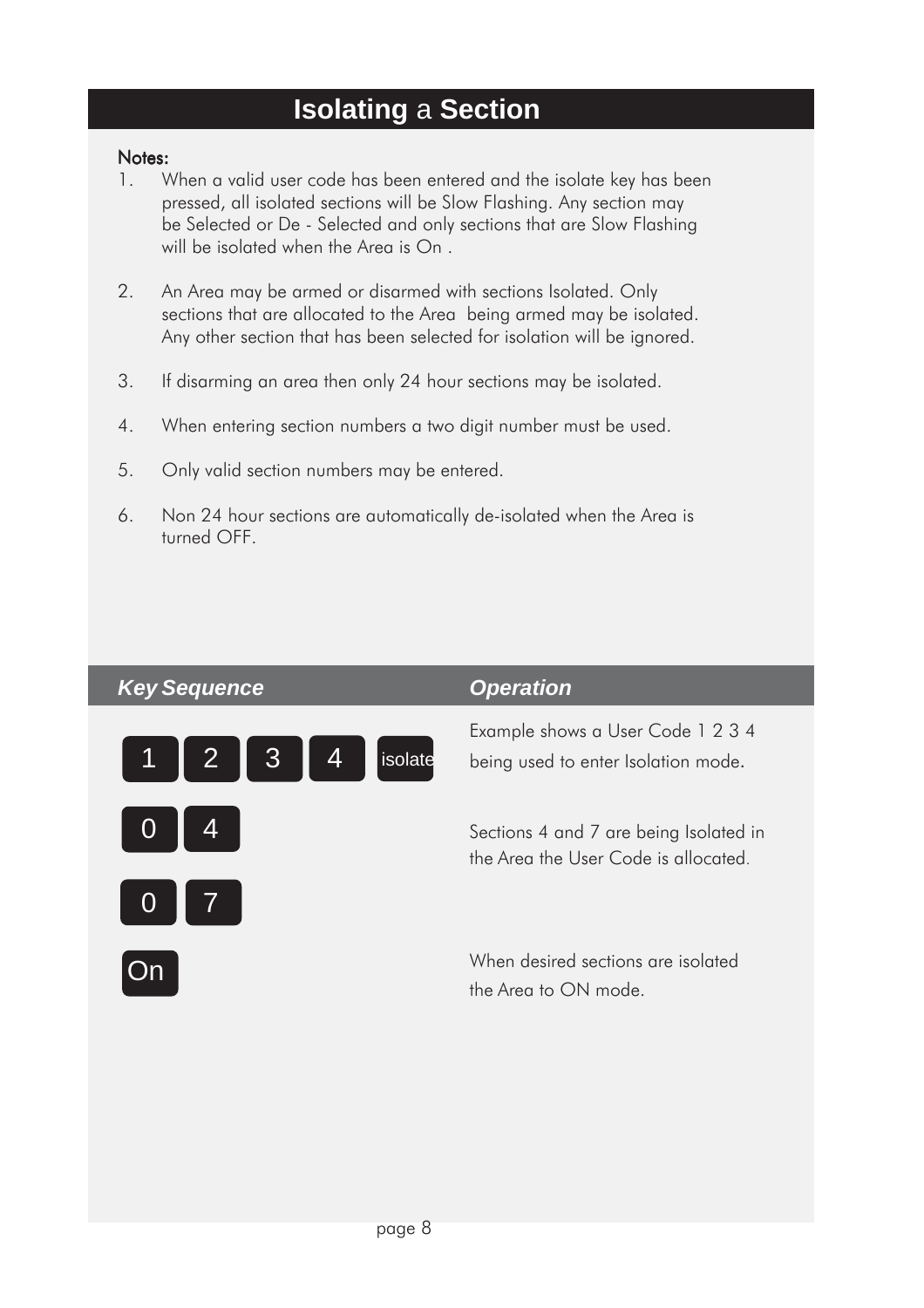# **Changing User Codes** Functions 01-80

- 1. Default User Code 01 is.. 1111 with Areas 1,2,3,4,5,6, 7,8.
- 2. User codes are 4 digits long and can be allocated to control any combination of areas.
- 3. User codes are used to change the status of panel, isolate sections or acknowledge alarms.
- 4. User codes cannot be the same or within one count of another User code or be the first 4 digits of the 6 digit Master Code or Technician Code.
- 5. To change User codes all areas must be in the OFF mode.
- 6. Area 9 is not a physical area but is used to limit access to panel test functions and print requests. (Enable area 9 for the user code that will be used for test functions and print requests.)
- 7. Area 10 is not a physical area but is used to inhibit a user's abitlity to isolate a section.
- 8. To delete a user code enter the isolate key as the new code.

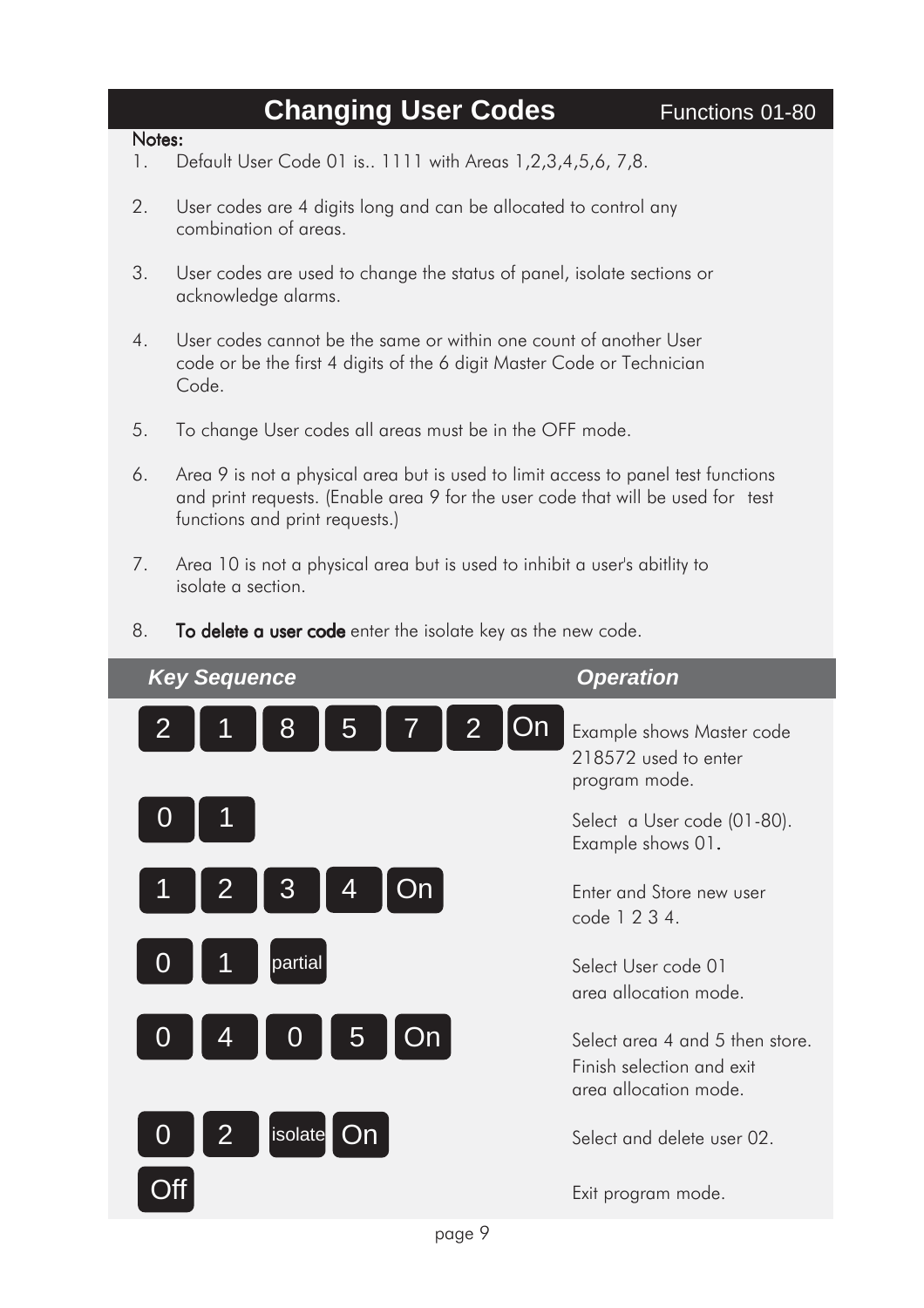# **Changing the Master Code** Function 00

- 1. Master code default is 218572.
- 2. Master code is 6 digits long.
- 3. The Master code is only used to program the user codes. It cannot change the status of the system.
- 4. All Areas must be in the OFF mode to enter the master code.

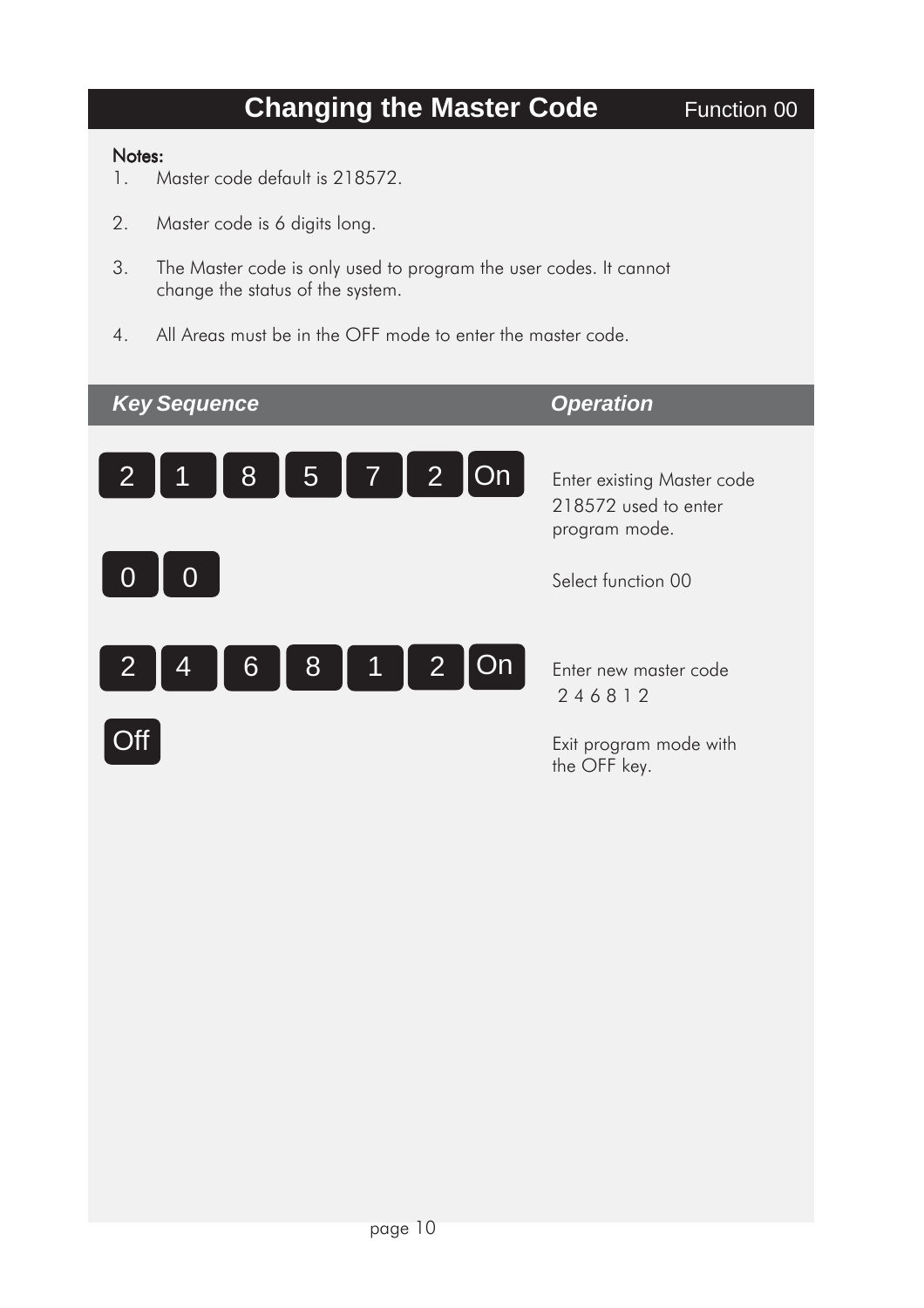# **Test Functions**

### Notes:

- 1. Test your system regularly and this will keep you familiar with the system and confident in the systems operation.
- 2. Maximum testing time is 10 minutes.
- 3. All Areas must be in the OFF mode before entering test mode.
- 4. Test modes described below.

| Test 1  |               | Walk test - Beeper and section light operates. This test<br>enables the user to walk around and activate sensors and<br>check correct operation of sensors. |
|---------|---------------|-------------------------------------------------------------------------------------------------------------------------------------------------------------|
| Test 2  |               | Siren test - Siren sounds for 3 seconds.                                                                                                                    |
|         |               |                                                                                                                                                             |
| Test 3  | $\frac{1}{2}$ | Strobe test - Strobe operates unitl next key press.                                                                                                         |
| Test 4  |               | Test all lights and beeper operates until the next key is pressed                                                                                           |
|         |               | used to check operation of lights and beeper.                                                                                                               |
| Test 5  |               | Recall Last Alarm - last alarm flashes until next key press.                                                                                                |
| Test 71 |               | Print a report of the last 150 events in the Event log.                                                                                                     |
| Test 70 |               | Print a report of the all the events in the Event log (1000).                                                                                               |
|         |               | Test mode is exited. Abort print report by pressing any key.                                                                                                |
| Test 9  |               | (Dialler Only) Sends a Test Message to the Central station.                                                                                                 |
|         |               | Test mode is exited.                                                                                                                                        |

*Key Sequence COPERTY COPERTY COPERTY OPERATION* 



being used to enter test mode.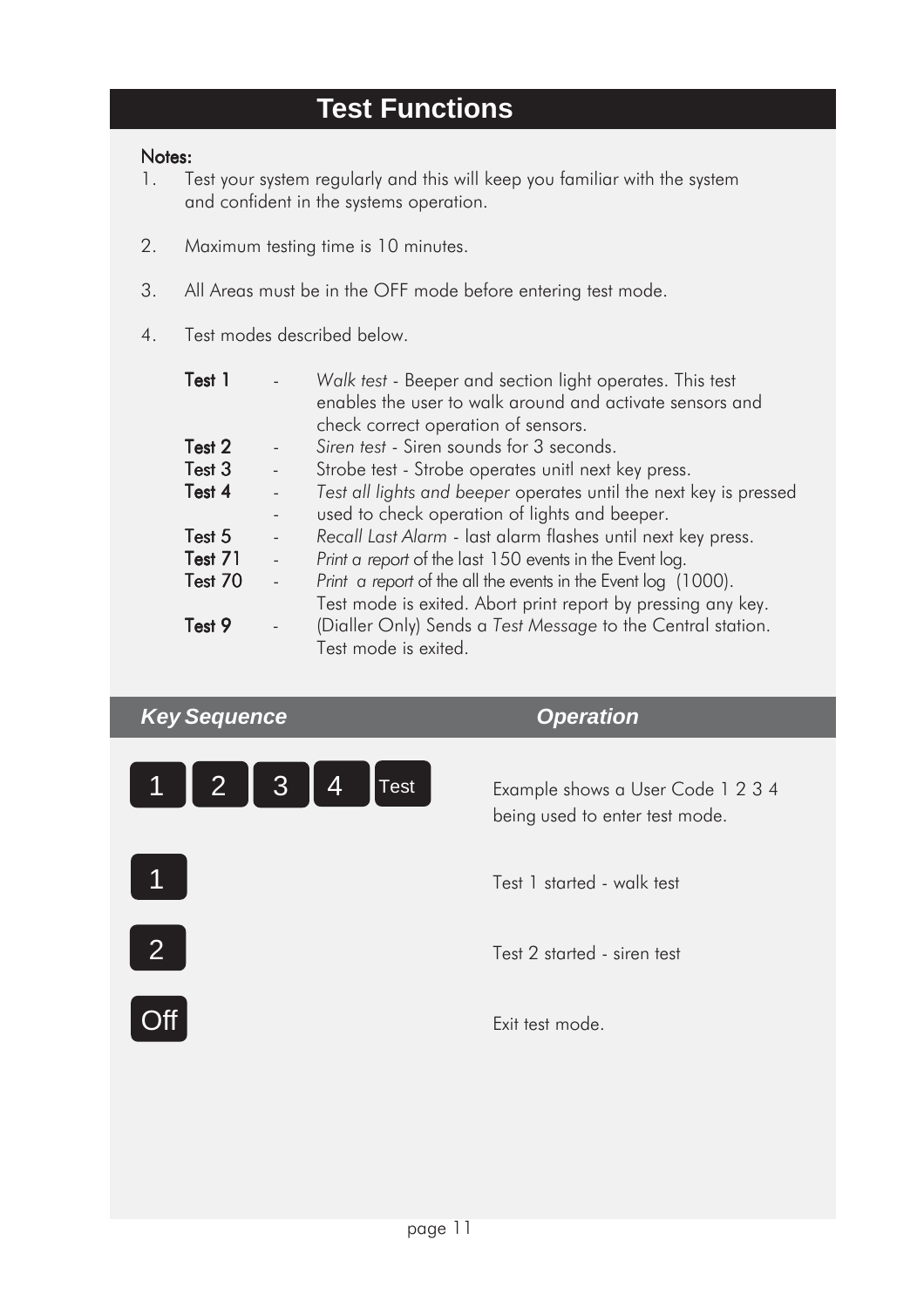# **Changing Time and Date** Functions 97 and 98 Notes: 1. All areas must be in Off mode. 2. The Time setting is changed with Function 97 and is 4 digits long. The format is HH MM where: HH is hours (00 - 23), MM is minutes (00 - 59). 3. The Date setting is changed with Function 98 and is 6 digits long. The format of DDMMYY where: DD is the day (01-31), MM is the month (01-12), YY is the year (00 - 99).

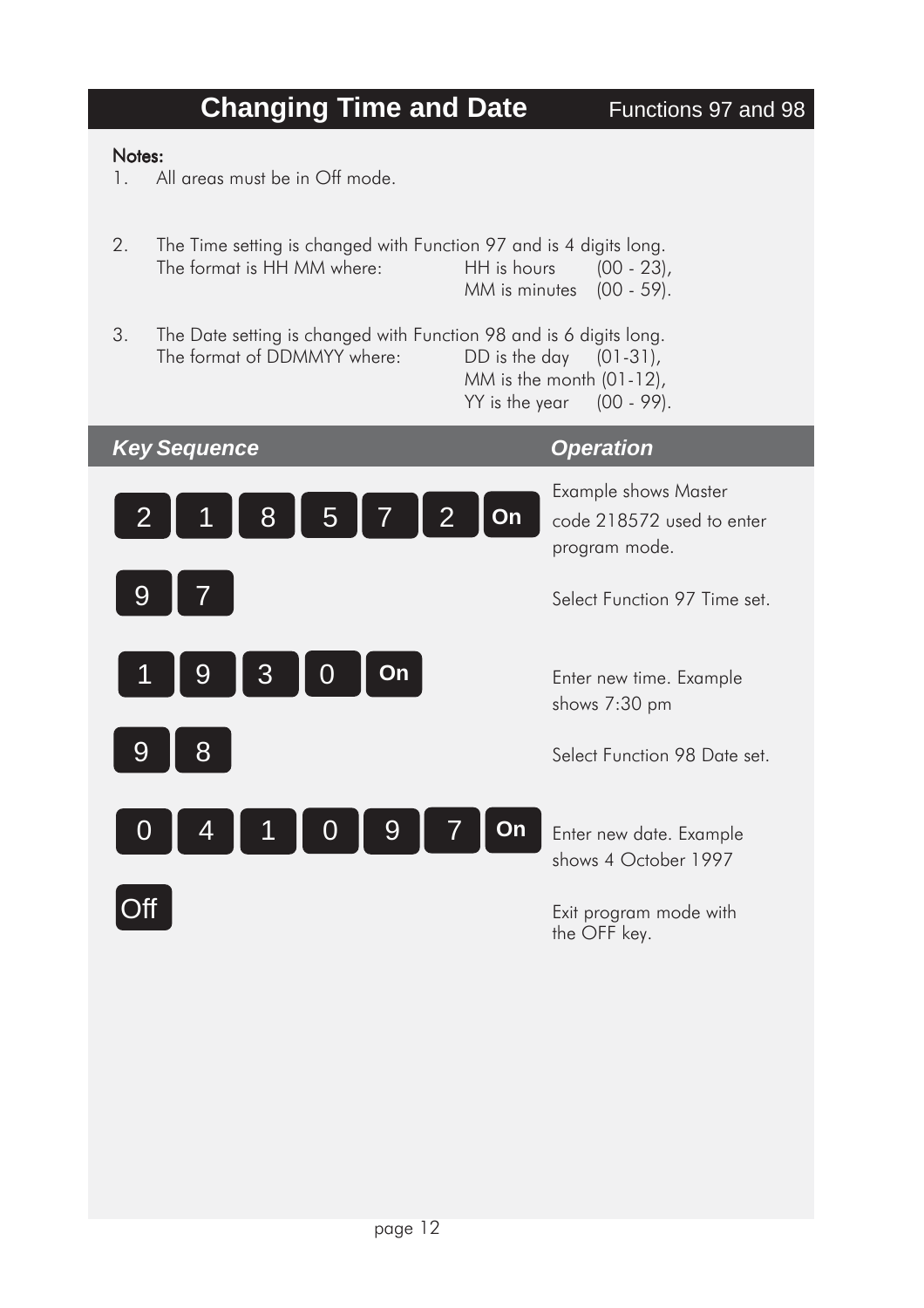# **Warranty Statement**

MCM Electronics Pty Ltd., the Manufacturer warrants its manufactured equipment to be free from defects in material and workmanship for a period of sixty (60) months from the date of manufacture as indicated by the date stamp and/or serial number on the product.

Defective units returned by the buyer at his own expense during this period will be repaired (or replaced at the option of the Manufacturer) with an equivalent piece of re-manufactured and tested equipment.

The repaired or replaced equipment is then warranted for the balance of the initial warranty period or for thirty (30) days, whichever is longer.

The repair or replacement will be without charge provided that the equipment has not been subjected to electrical or physical misuse or to unauthorised repair or modification.

The foregoing warranty is in lieu of all other warranties, express or implied, including, but not limited to, merchantability or fitness for a particular purpose.

The purchaser's exclusive remedy with respect to any and all losses or damages resulting from any cause whatsoever, shall be repair or replacement as specified above.

The Manufacturer shall in no event be liable for any consequential or incidental damages, however occasioned, whether by negligence or otherwise.

No suit or action shall be brought against the Manufacturer more than one (1) year after the accrual of the cause of action therefore.

No agent, employee or representative of the Manufacturer nor any other person is authorised to modify this warranty in any respect. This warranty gives you specific legal rights and you may also have other rights which vary from state to state.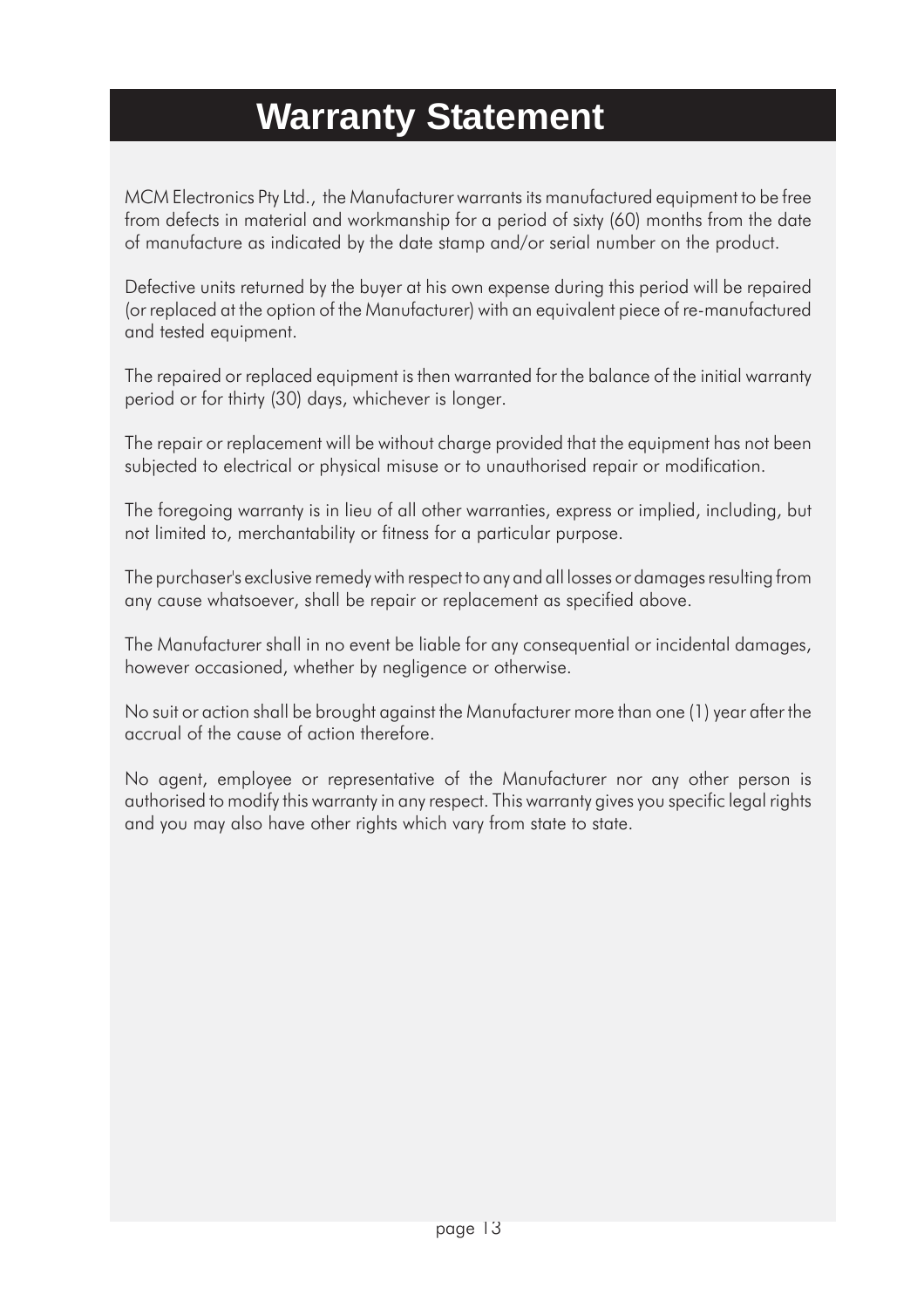| <b>Section List</b>              | <b>AREAS</b> | <b>ENTRY/EXIT</b> | 24HR |
|----------------------------------|--------------|-------------------|------|
| $\begin{array}{c} \n\end{array}$ |              |                   |      |
| $\sqrt{2}$                       |              |                   |      |
| $\mathsf 3$                      |              |                   |      |
| $\sqrt{4}$                       |              |                   |      |
| $\mathfrak s$                    |              |                   |      |
| $\acute{\rm{o}}$                 |              |                   |      |
| $\overline{7}$                   |              |                   |      |
| $\,8\,$                          |              |                   |      |
| $\, \varphi$                     |              |                   |      |
| 10                               |              |                   |      |
| 11                               |              |                   |      |
| 12                               |              |                   |      |
| 13                               |              |                   |      |
| 14                               |              |                   |      |
| 15                               |              |                   |      |
| 16                               |              |                   |      |
| $17\,$                           |              |                   |      |
| $\sqrt{8}$                       |              |                   |      |
| $19$                             |              |                   |      |
| $20\,$                           |              |                   |      |
| 21                               |              |                   |      |
| 22                               |              |                   |      |
| 23                               |              |                   |      |
| 24                               |              |                   |      |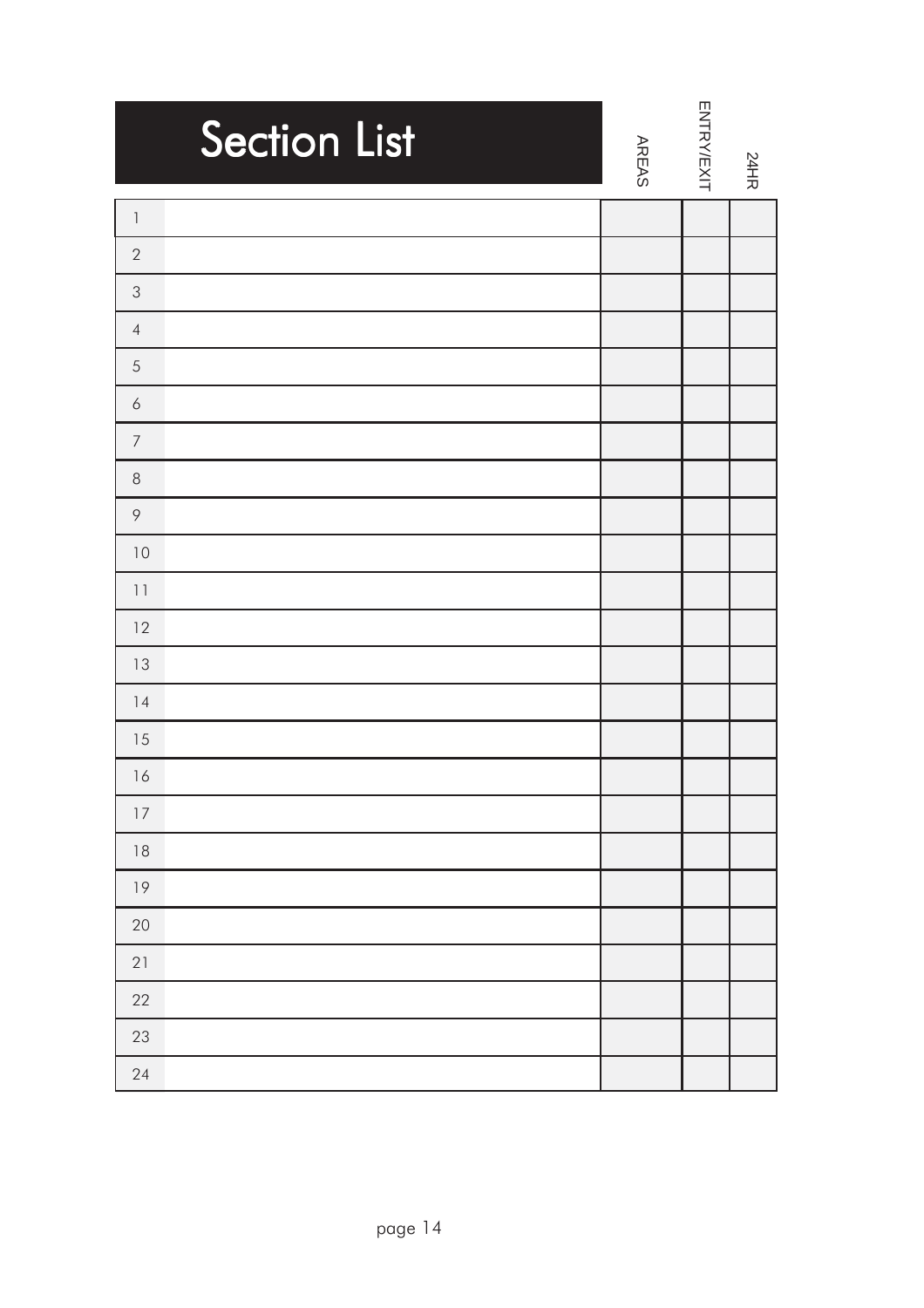| <b>Section List</b> | <b>AREAS</b> | <b>ENTRY/EXIT</b> | 24HR |
|---------------------|--------------|-------------------|------|
| 25                  |              |                   |      |
| 26                  |              |                   |      |
| $27\,$              |              |                   |      |
| 28                  |              |                   |      |
| 29                  |              |                   |      |
| 30                  |              |                   |      |
| 31                  |              |                   |      |
| 32                  |              |                   |      |
| 33                  |              |                   |      |
| 34                  |              |                   |      |
| 35                  |              |                   |      |
| 36                  |              |                   |      |
| 37                  |              |                   |      |
| 38                  |              |                   |      |
| 39                  |              |                   |      |
| 40                  |              |                   |      |
| $4\,$ l             |              |                   |      |
| $42\,$              |              |                   |      |
| $43\,$              |              |                   |      |
| $44$                |              |                   |      |
| $45\,$              |              |                   |      |
| $46\,$              |              |                   |      |
| $47\,$              |              |                   |      |
| $48\,$              |              |                   |      |